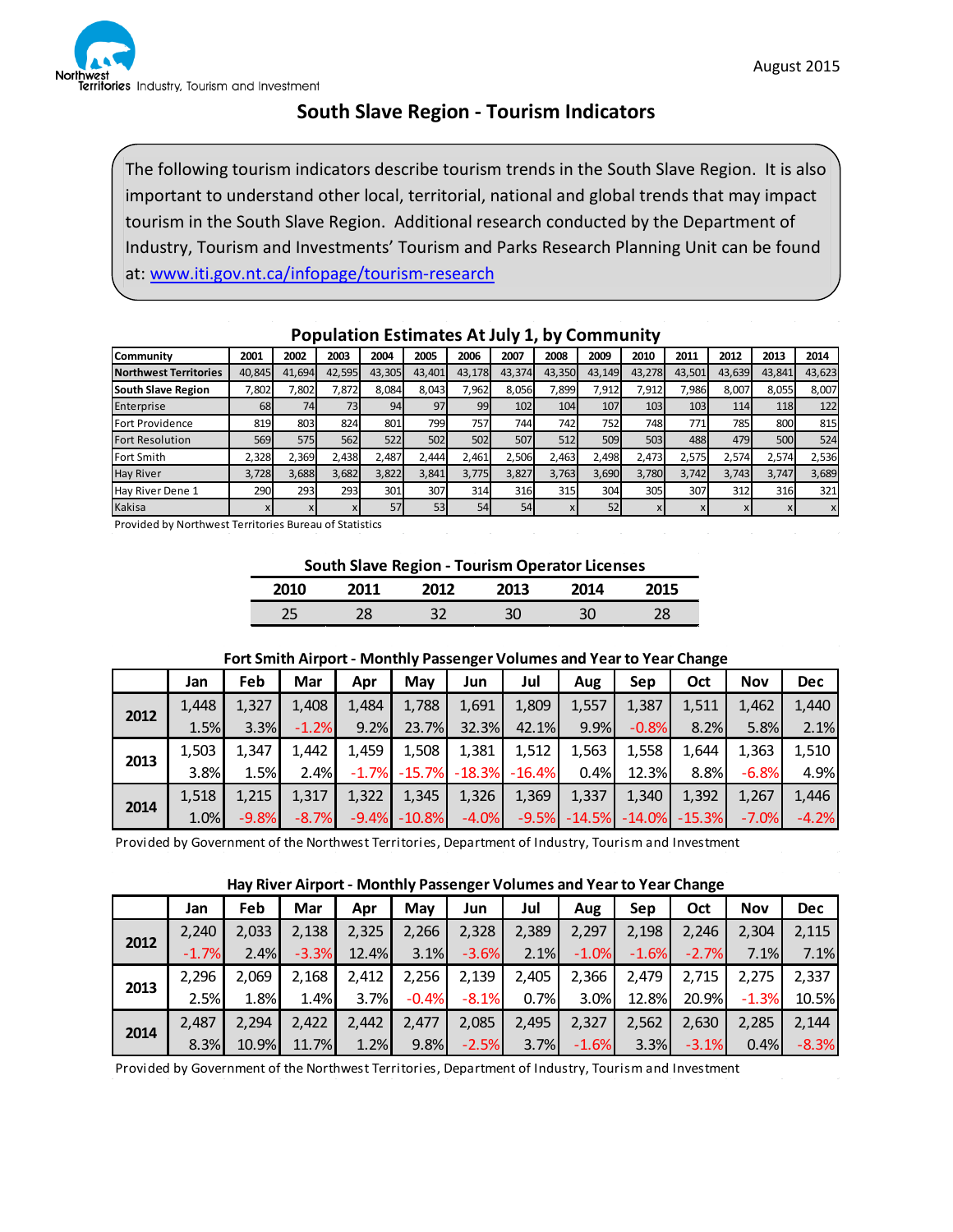| <b>Park Name</b>       | 2010   | 2011  | 2012  | 2013  | $2014*$ |  |  |  |  |
|------------------------|--------|-------|-------|-------|---------|--|--|--|--|
| 60th Parallel          | 325    | 23    | 253   | 227   | 260     |  |  |  |  |
| <b>Fort Providence</b> | 3,531  | 2,550 | 1,990 | 1,724 | 1,742   |  |  |  |  |
| <b>Hay River</b>       | 2,414  | 2,440 | 2,257 | 2,212 | 2,284   |  |  |  |  |
| Lady Evelyn Falls      | 1,134  | 755   | 879   | 1,318 | 773     |  |  |  |  |
| Little Buffalo River   | 161    | 605   | 792   | 882   | 555     |  |  |  |  |
| Queen Elizabeth        | 673    | 344   | 764   | 676   | 553     |  |  |  |  |
| <b>Twin Falls</b>      | 2,278  | 1,657 | 1,715 | 1,779 | 1,395   |  |  |  |  |
| <b>Total</b>           | 10,516 | 8.374 | 8,650 | 8,818 | 7,618   |  |  |  |  |

**South Slave Territorial Parks - Overnight Visitor Numbers**

\* 2014 data estimates based on 2013 value of average party size

| South Slave Territorial Parks - Visitor Origin by Permit Count |       |       |       |       |       |  |  |  |  |
|----------------------------------------------------------------|-------|-------|-------|-------|-------|--|--|--|--|
|                                                                | 2010  | 2011  | 2012  | 2013  | 2014  |  |  |  |  |
| Canada                                                         | 2,624 | 1,876 | 2,033 | 2,201 | 1,748 |  |  |  |  |
|                                                                | 68.8% | 68.6% | 67.4% | 67.0% | 61.6% |  |  |  |  |
| <b>USA</b>                                                     | 224   | 158   | 157   | 191   | 142   |  |  |  |  |
|                                                                | 5.9%  | 5.8%  | 5.2%  | 5.8%  | 5.0%  |  |  |  |  |
|                                                                | 187   | 120   | 137   | 154   | 150   |  |  |  |  |
| Other                                                          | 4.9%  | 4.4%  | 4.5%  | 4.7%  | 5.3%  |  |  |  |  |
|                                                                | 778   | 582   | 689   | 739   | 795   |  |  |  |  |
| NT-Resident                                                    | 20.4% | 21.3% | 22.8% | 22.5% | 28.0% |  |  |  |  |
| Total                                                          | 3,813 | 2.736 | 3.016 | 3,285 | 2,838 |  |  |  |  |

**South Slave Territorial Parks - Average Party Size**

| <b>Park Name</b>       | 2010 | 2011 | 2012 | 2013 | $2014*$ |
|------------------------|------|------|------|------|---------|
| 60th Parallel          | 2.56 | 2.56 | 2.64 | 2.34 | 2.34    |
| <b>Fort Providence</b> | 3.17 | 3.70 | 2.98 | 2.56 | 2.56    |
| <b>Hay River</b>       | 2.77 | 2.87 | 2.97 | 2.78 | 2.78    |
| Lady Evelyn Falls      | 2.49 | 2.60 | 2.88 | 2.66 | 2.66    |
| Little Buffalo River   | 3.10 | 3.58 | 3.86 | 3.80 | 3.80    |
| Queen Elizabeth        | 2.21 | 2.16 | 2.41 | 2.32 | 2.32    |
| <b>Twin Falls</b>      | 2.67 | 2.91 | 2.58 | 2.55 | 2.55    |
| Total                  | 2.78 | 3.06 | 2.87 | 2.68 | 2.68    |

\* No party size available for 2014 - calculations based on 2013 data